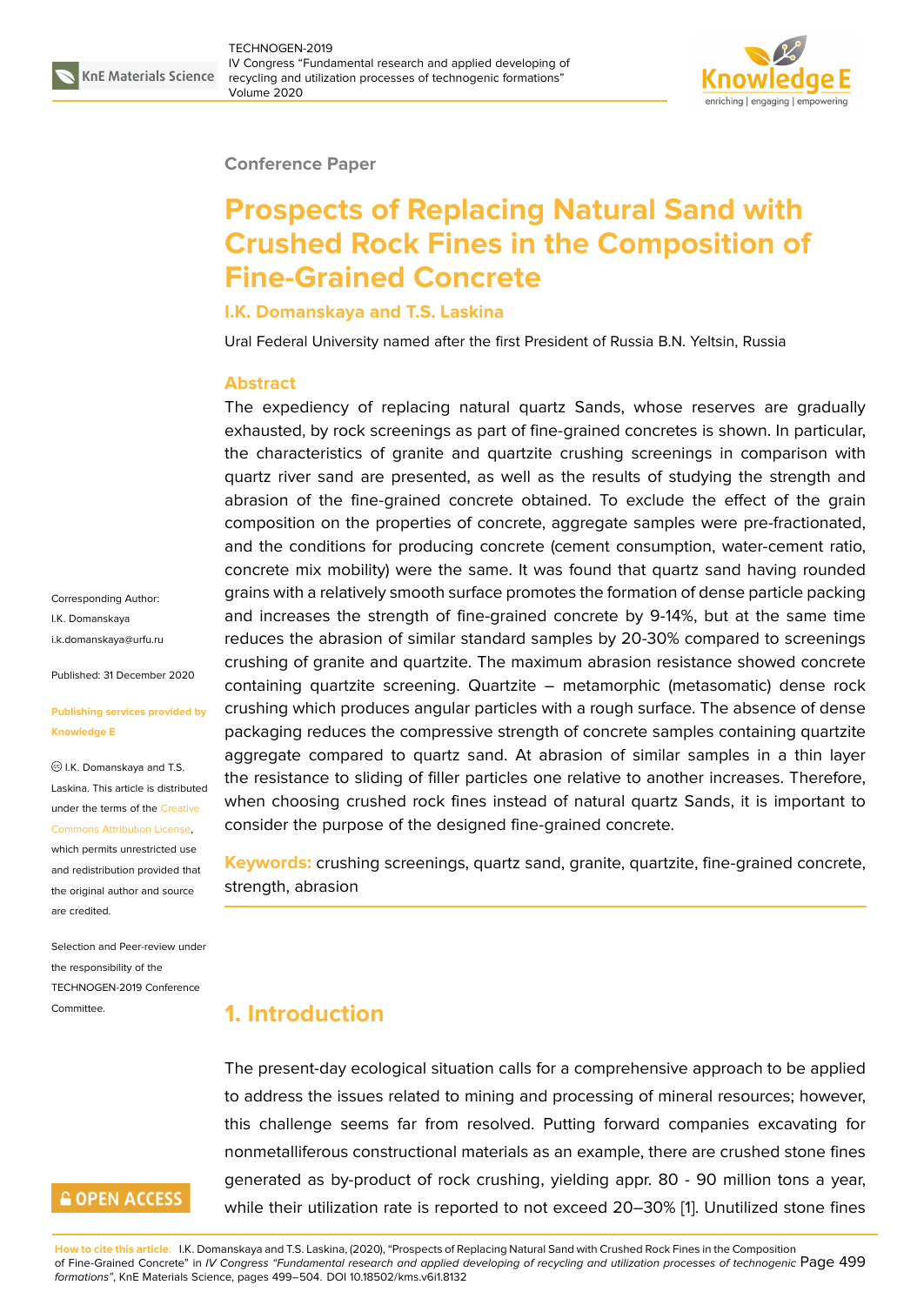become waste to be discharged to dumps in the landfills. The companies have to pay taxes for using the land; and the expenditures incurred for the generation and storage of waste increase the input cost of the main product (crushed stone) by 15–30% [2]. At the same time, there are many research findings demonstrating that crushed rock waste, in particular, granite, is a valuable resource of minerals to be used as the raw materials for producing non-annealed constructional composites [3–8]. Of special i[nt](#page-4-0)erest are the applications of crushed rock wastes to produce fine concretes, which are used widely in making paving flag, repair compositions, floor leveling compounds, and other constructional materials. Most commonly, natural quartz sa[nd](#page-4-1)[s a](#page-5-0)re used as aggregate for fine concretes. Considering the creeping depletion of the available sand and gravel deposits, the prospects of shortage of naturally occurring sand may be in the offing. Because the cost of natural sand is three to four times greater than the cost of crushed-rock sands, the urgent need for the man-made materials substituting for natural sand is beyond question [9–11]. It should be noted that, for fine concretes, the characteristics of sand (such as fineness and density of particles, surface roughness, size composition, voidage) play a more important role and have a greater impact on the structural and technological prop[er](#page-5-1)t[ies](#page-5-2) of the manufactured composites as compared to the most commonly used concretes containing coarse aggregate.

## **2. Initial Materials and Research Methods Characteristic**

The present report summarizes the results of a comparative study investigating the crushed granite fines from Kurmansky deposit and the sand of quartzites from Gora Khrustalnaya deposits as compared with quartz river sand from Luzhskoye deposit, in order to study the effect of the type of fine aggregate on the compressive strength and abrasion resistance characteristics of fine concretes.

The initial fine aggregate samples were previously dried and then their structural and technological properties were determined against the requirements of the normative documents. The experimental results demonstrated that the natural quartz sand corresponded to the standard requirements and had increased coarseness with a fineness modulus of 3.1. The artificial sands were found not to be corresponding to the standard requirements: the crushed quartzite fines did not show the required aggregate weight retained on sieve No. 0.63; and the crushed granite fines did not have the required aggregate weight retained on sieve No 0.16 (see Table 1).

To rule out the effect of sand's grain composition on the properties of fine concrete, the fractionated aggregate samples were selected. In order to do that, an initial aggregate sample was first scattered over the standard sieves, and then model mixture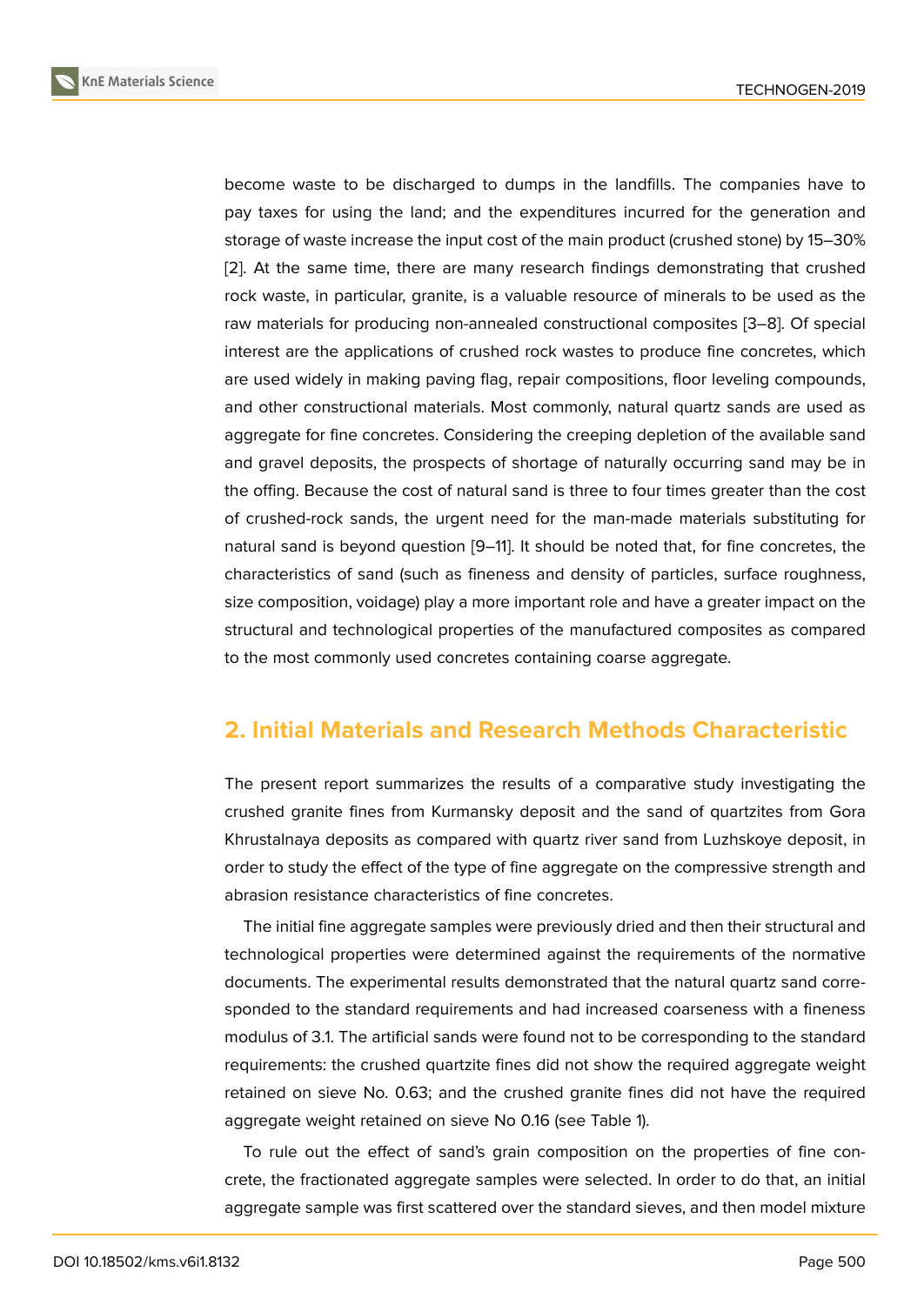was prepared to be composed of the various fractions. The quantity proportion of the fractions was chosen from the ideal gradation curve calculated following the Fuller's method [10]. The properties of obtained fractionated fine aggregate samples are shown in Table 2.

| Parameter                                                             | Quartz sand | Quartzite fines | Crushed granite<br>fines | Standard<br>Requirements<br>GOST 8736-2014,<br>GOST 31424-2010                     |
|-----------------------------------------------------------------------|-------------|-----------------|--------------------------|------------------------------------------------------------------------------------|
| Bulk density,<br>kg/m <sup>3</sup>                                    | 1504        | 1440            | 1635                     | Not normalized                                                                     |
| True density, $KT/M^3$                                                | 2513        | 2622            | 2638                     | Not normalized                                                                     |
| Cumulative<br>percentage<br>weight retained<br>on sieve No 0.63,<br>℅ | 73.03       | 98.43           | 36.86                    | $65-75 -$ increased<br>sand $45 - 65 -$<br>coarse sand<br>$30-45$ - medium<br>sand |
| Sieve residue No.<br>0.16, %                                          | 0.21        | 0.22            | 31.39                    | Not greater than 5<br>%                                                            |
| <b>Fineness Modulus</b><br>$(M_f)$                                    | 3.1         | 3.3             | 2.1                      | $2.5 - 3.5 - \text{coarse}$<br>$2.0 - 2.5$ - medium                                |
| Grain shape                                                           | rounded     | angular         | angular                  | Not normalized                                                                     |

TABLE 1: Structural and technological properties of original fine aggregates.

TABLE 2: Fractionated fine aggregate characterization.

| Parameter                                                             | Quartz sand | Quartzite fines | Crushed granite<br>fines | Standard<br>Requirements<br>GOST 8736-2014,<br>GOST 31424-2010 |
|-----------------------------------------------------------------------|-------------|-----------------|--------------------------|----------------------------------------------------------------|
| Bulk density,<br>kg/m3                                                | 1534        | 1512            | 1655                     | Not standardized                                               |
| Cumulative<br>percentage<br>weight retained<br>on sieve No 0.63,<br>℅ |             | 50.2            |                          | from $45$ to $65$                                              |
| <b>Fineness Modulus</b><br>$(M_f)$                                    |             | 2.8             |                          | from 2.5 to $3.5 -$<br>coarse sand                             |
| Grain shape                                                           | rounded     | angular         | angular                  | Not standardized                                               |

The composition of fine concrete was selected as guided by the "Recommendations on selecting compositions of heavyweight and fine concretes according to GOST 27006-86" (Approved on 01.01.1990 by the Scientific Research Institute of Concrete and Reinforced Concrete GUP NIIZHB). The initial nominally calculated composition of concrete was tested using trial batches in order to specify and correct workability of the concrete compositions. The calculated and the actual compositions of concrete mixes using the different fractionated (model) aggregates are shown in Tables 3 and 4.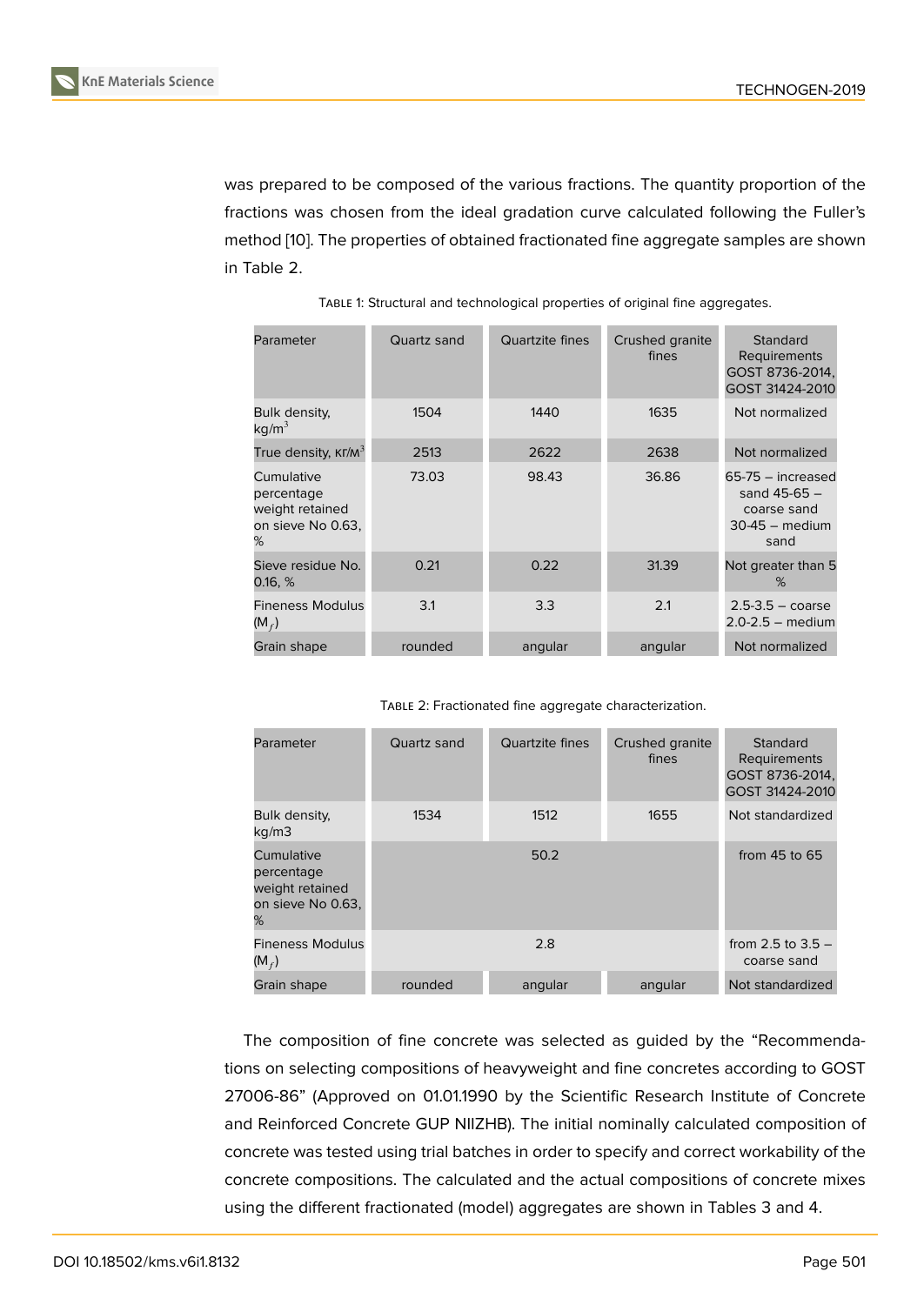

| Concrete mix composition, $kg/m3$ |           | Concrete mix<br>density, $kg/m3$ | Water/cement<br>ratio | Concrete<br>Grade |             |
|-----------------------------------|-----------|----------------------------------|-----------------------|-------------------|-------------|
| Cement                            | Aggregate | Water                            |                       |                   |             |
| 296                               | 1670      | 234                              | 2200                  | 0.8               | <b>B</b> 15 |

TABLE 3: Calculated concrete mix composition.

| Aggregate                |                              | Concrete mix composition, $kg/m3$ |                |      | Water/cement<br>ratio |
|--------------------------|------------------------------|-----------------------------------|----------------|------|-----------------------|
|                          | Cement,<br>kg/m <sup>3</sup> | Aggregate,<br>kg/m <sup>3</sup>   | Water, $kg/m3$ |      |                       |
| Natural quartz<br>sand   | 301                          | 1713                              | 240            | 2223 |                       |
| Quartzite fines          | 291                          | 1650                              | 233            | 2185 | 0.8                   |
| Crushed<br>granite fines | 290                          | 1653                              | 232            | 2196 |                       |

If workability of the trial batch did not correspond to the targeted value, then the initial composition of concrete was corrected. Samples in the form of cubes of 10-cm edge were formed out of the concrete mixes. The samples had been stored in wet air conditions and tested as they had become 28 days old. The solidified concrete samples were tested for their compressive strength according to GOST 10180-2012 "Concretes. Methods for determining strength using check samples"; and abrasion resistance of the samples was determined using a laboratory abrasive disk LKI -3M according to GOST 13087-81 "Concretes. Methods for determining abrasion resistance."

### **3. Experiment Results and Discussion**

Experimental tests have demonstrated that fine concrete samples made with fractionated natural quartz sand exhibit the maximum strength of 27.1 MPa. The strength of concrete based on the fractionated granite fines has been found to be less by 8.9%; and the fractionated quartzite fines-based concrete was smaller still, by 13.7 %. It was found that the ability of fine concrete to resist abrasion also depends on the type of aggregate; but the result was quite the opposite: the greatest abrasion resistance was revealed in the quartzite fines-based samples (G $_{av}$ =0.98 g/cm $^2$ ), then comes the value of abrasion resistance of the crushed granite fines-based concrete (Gcp=1.18 g/cm<sup>2</sup>), and the least value was demonstrated by the samples based on the natural quartz sand (see Table 5).

It has been found that, with similar compositions of the sands and with the equal water-to-cement ratios, the mechanical properties of fine concretes depend heavily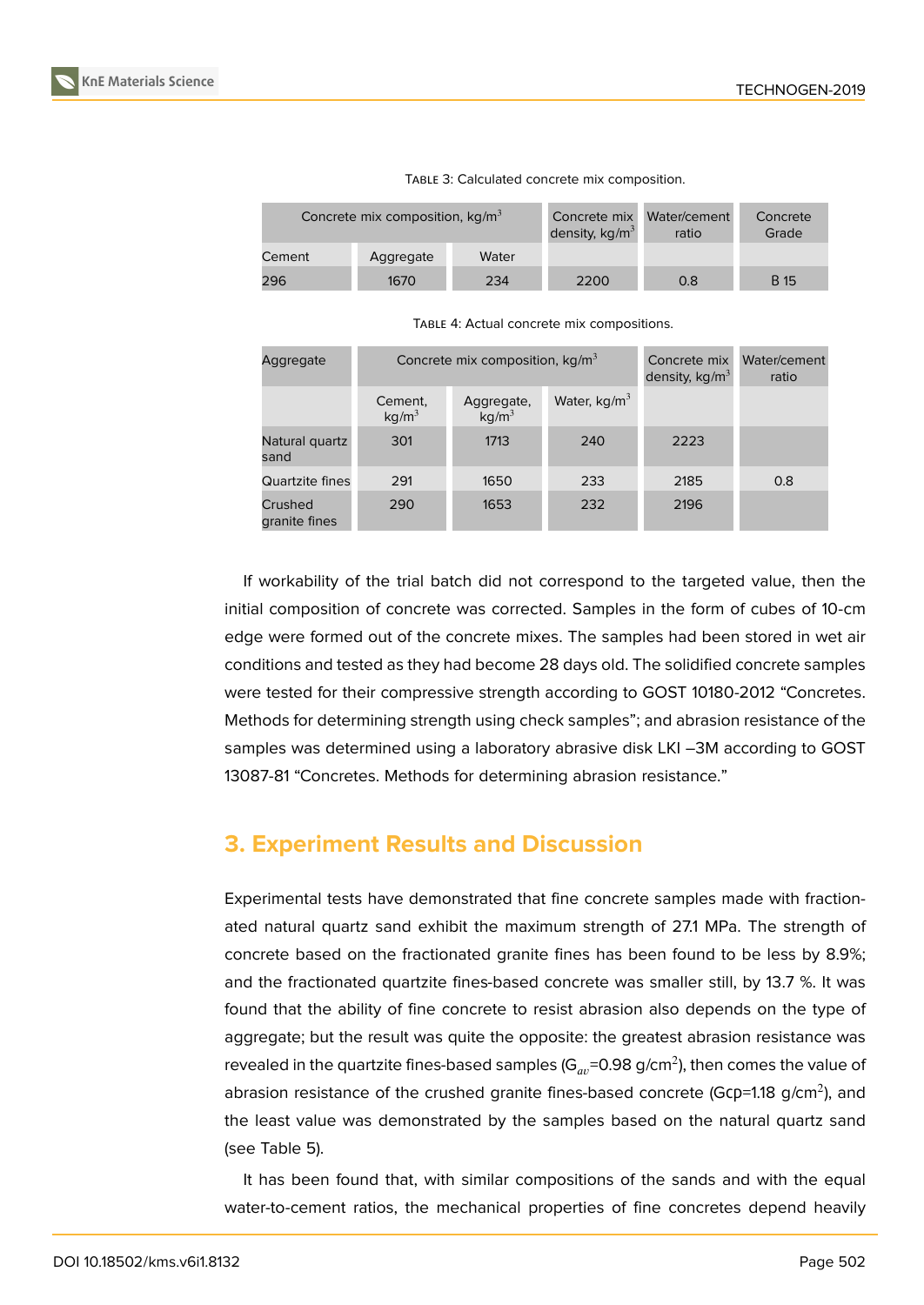| Aggregate                | Concrete density,<br>kg/m <sup>3</sup> | Compressive<br>strength, MPa | Abrasion resistance<br>index $g/cm2$ |
|--------------------------|----------------------------------------|------------------------------|--------------------------------------|
| Quartz river sand        | 2211                                   | 271                          | 1.27                                 |
| Quartzite fines          | 2202                                   | 23.4                         | 0.98                                 |
| Crushed granite<br>fines | 2190                                   | 24.7                         | 1.18                                 |

TABLE 5: Characterization of fine concretes based on different aggregates.

on the type of aggregates. Quartz river sand is sedimentary loose rock material of grains having rounded shape and smooth surface, which facilitate close packing of the grains and contribute to the increased strength of concrete under compression. Quartzites are a metamorphic (metasomatic) dense rock material, which, when crushed, form acute-angled, rough-surfaced particles. The lack of close packing of grains reduces the compressive strength of samples as compared to the behavior of quartz river sand samples; however, when subjected to abrasion in a thin layer, the resistance of the particles to sliding one relative to another is growing. Therefore, when selecting crushed rock fines as a substitute for natural quartz sands, it is very important to consider the functional purpose of using the fine concrete in the proposed design setting.

To sum up, the rationale and the necessity of utilizing by-products of rock crushing processes as structural materials are based not only on the environmental considerations but also on the prospects of improving the technical and economic performances in the construction industry as crushed-rock fines produced by mining companies are used as a substitute for natural sands in concretes.

### **References**

- [1] Latypov, D. V. (2016). State, Problems and Prospects of Development of Mining Enterprises of Construction Materials Industry. *Mining information and analytical Bulletin,* issue 12, pp. 51–60.
- <span id="page-4-0"></span>[2] Dolotkazin, A. A. (2006). Screenings are Presented: The Problem to be Solved. *Building materials,* issue 7, pp. 28-29.
- <span id="page-4-1"></span>[3] Butkevich, G. R. (2013). Development of Non-Metallic Building Materials Industry in Russia and the USA. Past and Prospects. *Building materials,* issue 10, pp. 4–9.
- [4] Medina, G., *et al*. (2017). Granite Quarry Waste as a Future Eco-Efficient Supplementary Cementitious Material: Scientific and Technical Considerations. *Journal of Cleaner Production*, vol. 148, pp. 467-476.
- [5] Singh, S., *et al*. (2017). Experimental Investigation of Sustainable Concrete made with Granite Industry By-Product. *Journal of Materials in Civil Engineering,* vol. 29,